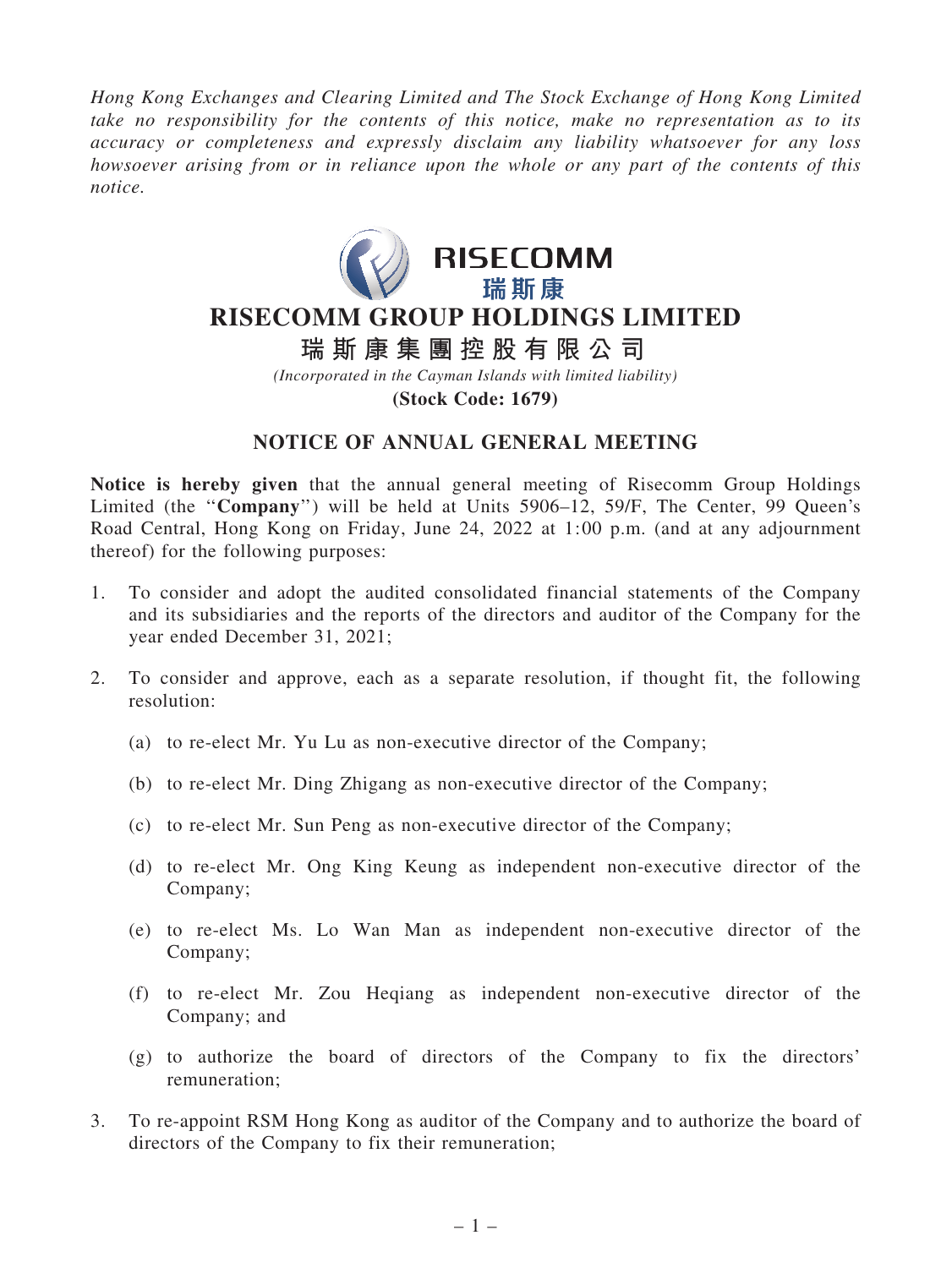4. To consider and, if thought fit, pass with or without amendments, the following resolution as an ordinary resolution:

### ''THAT:

- (a) subject to paragraph (b) below, the exercise by the directors of the Company during the Relevant Period (as defined in paragraph (c) below) of all the powers of the Company to repurchase its shares on The Stock Exchange of Hong Kong Limited (the ''Stock Exchange'') or on any other stock exchange recognized by the Securities and Futures Commission and the Stock Exchange, subject to and in accordance with the rules and regulations of the Securities and Futures Commission, the Stock Exchange, the Companies Act, Cap. 22 (Act 3 of 1961, as consolidated and revised) of the Cayman Islands and all other applicable laws in this regard, be and is hereby generally and unconditionally approved;
- (b) the total number of shares of the Company to be repurchased pursuant to the mandate in paragraph (a) above during the Relevant Period shall not exceed 10% of the aggregate number of shares of the Company in issue as at the date of passing of this resolution and the said approval shall be limited accordingly, and if any subsequent consolidation or subdivision of shares is conducted, the maximum number of shares that may be repurchased under the mandate in paragraph (a) above as a percentage of the total number of shares of the Company in issue at the date immediately before and after such consolidation or subdivision shall be the same; and
- (c) for the purposes of this resolution:

''Relevant Period'' means the period from the passing of this resolution until whichever is the earliest of:

- (i) the conclusion of the next annual general meeting of the Company;
- (ii) the expiration of the period within which the next annual general meeting of the Company is required by the articles of association of the Company or any applicable laws or the Companies Act, Cap. 22 (Act 3 of 1961, as consolidated and revised) of the Cayman Islands to be held; and
- (iii) the date on which the authority set out in this resolution is revoked or varied by an ordinary resolution of the shareholders of the Company in general meetings.''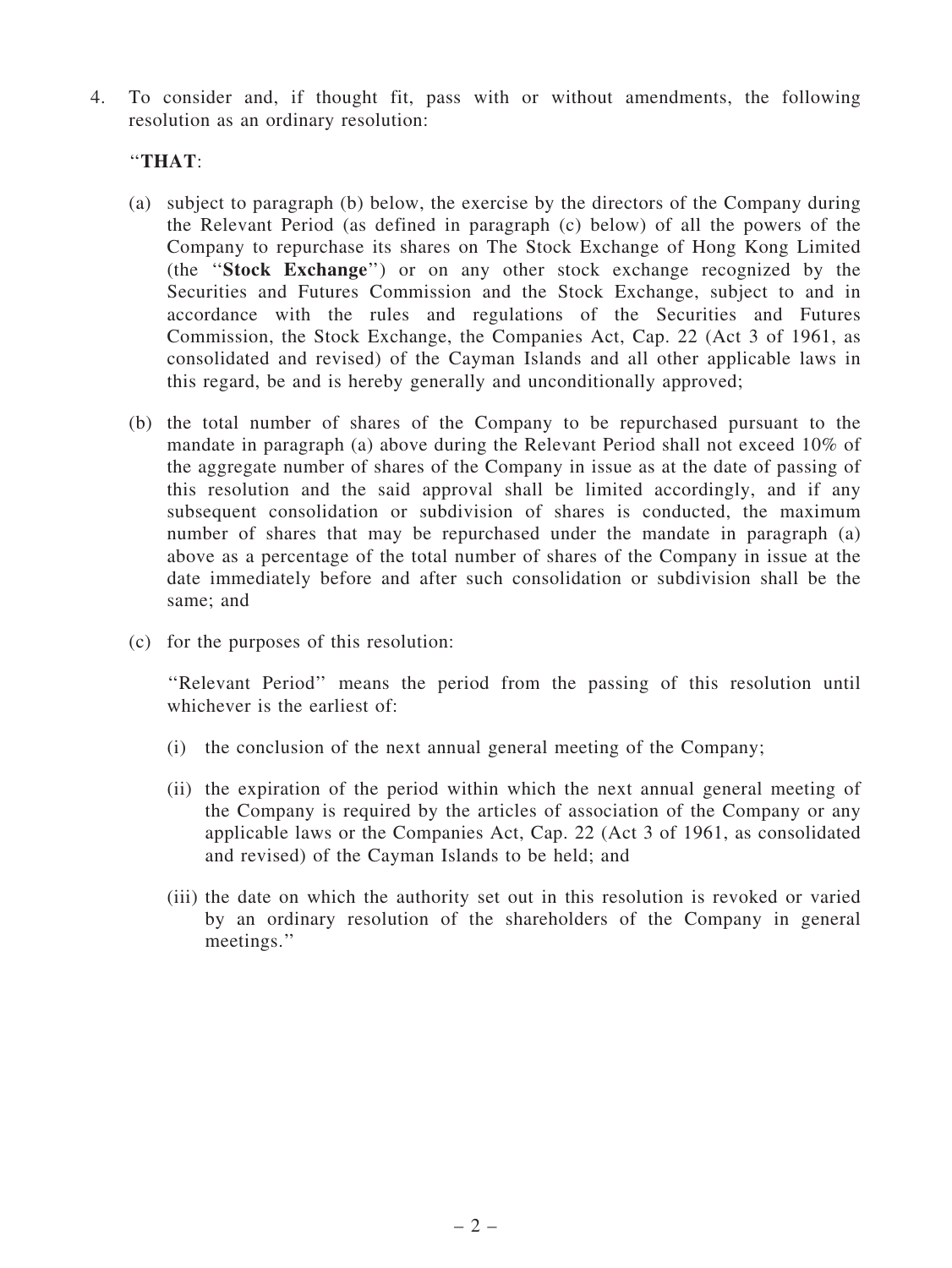5. To consider and, if thought fit, pass with or without amendments, the following resolution as an ordinary resolution:

#### ''THAT:

- (a) subject to paragraph (c) below, the exercise by the directors of the Company during the Relevant Period (as defined in paragraph (d) below) of all the powers of the Company to allot, issue and deal with authorized and unissued shares in the Company and to make or grant offers, agreements and options which might require the exercise of such powers during and after the end of the Relevant Period (as defined below) in accordance with all applicable laws, rules and regulations be and is hereby generally and unconditionally approved;
- (b) the mandate in paragraph (a) above shall authorize the directors of the Company to make or grant offers, agreements and options during the Relevant Period which would or might require the exercise of such powers during or after the end of the Relevant Period;
- (c) the aggregate number of shares of the Company allotted and issued or agreed conditionally or unconditionally to be allotted by the directors of the Company pursuant to the mandate in paragraph (a) above, otherwise than pursuant to:
	- (i) a Rights Issue (as defined in paragraph (d) below);
	- (ii) the exercise of options under all share option scheme of the Company; and
	- (iii) any scrip dividend scheme or similar arrangement providing for the allotment of shares of the Company in lieu of the whole or part of a dividend on shares of the Company in accordance with the articles of association of the Company, shall not exceed 20% of the total number of shares of the Company in issue as at the date of passing of this resolution, and if any subsequent consolidation or subdivision of shares is conducted, the maximum number of shares that may be issued under the mandate in paragraph (a) above as a percentage of the total number of shares of the Company in issue at the date immediately before and after such consolidation or subdivision shall be the same; and
- (d) for the purposes of this resolution:

''Relevant Period'' means the period from the passing of this resolution until whichever is the earliest of:

- (i) the conclusion of the next annual general meeting of the Company;
- (ii) the expiration of the period within which the next annual general meeting of the Company is required by the articles of association of the Company or any applicable laws or the Companies Act, Cap. 22 (Act 3 of 1961, as consolidated and revised) of the Cayman Islands to be held; and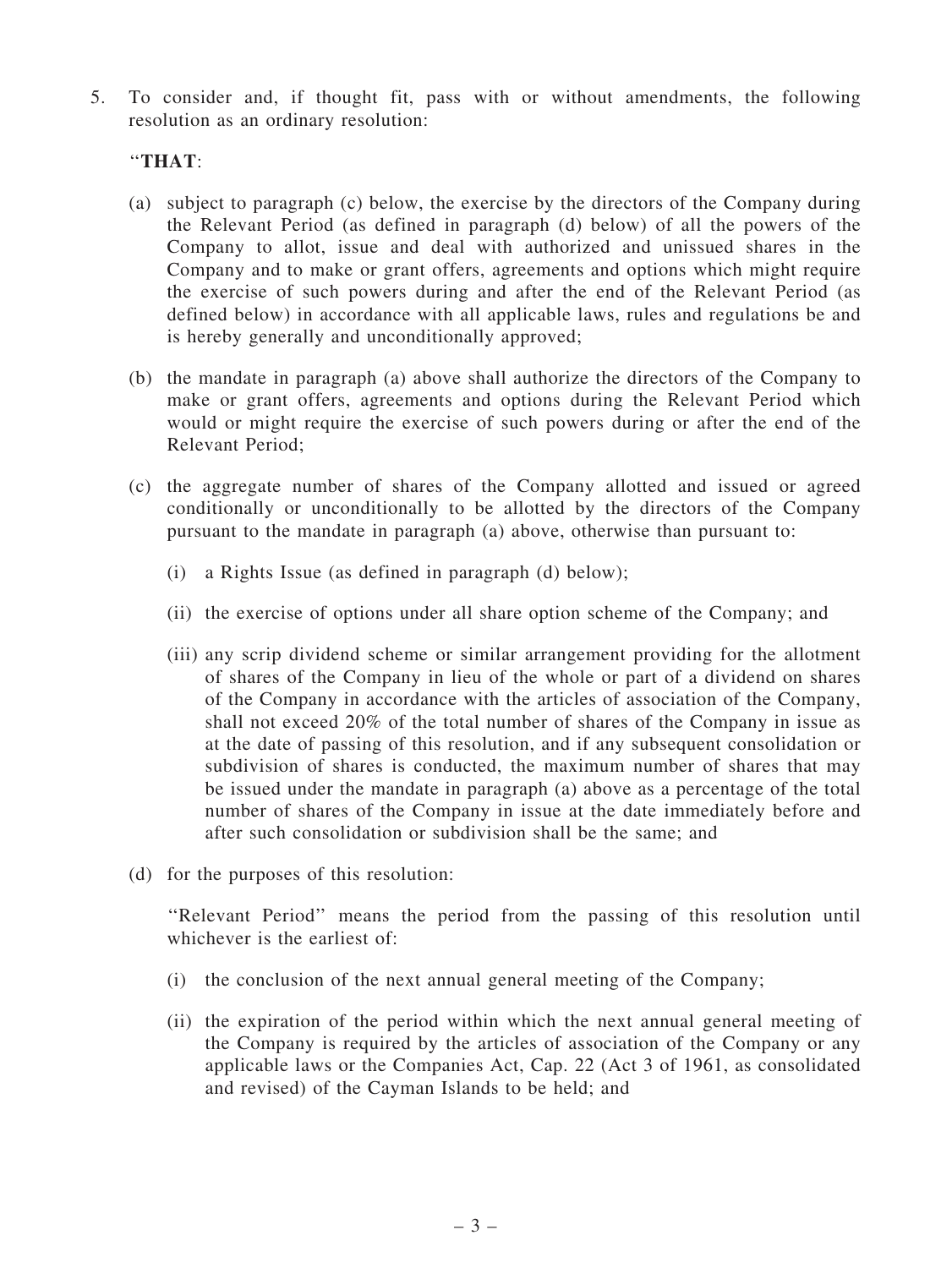(iii) the date on which the authority set out in this resolution is revoked or varied by an ordinary resolution of the shareholders of the Company in general meetings.

''Rights Issue'' means an offer of shares open for a period fixed by the directors of the Company to holders of shares of the Company or any class thereof on the register of members of the Company on a fixed record date in proportion to their then holdings of such shares or class thereof (subject to such exclusions or other arrangements as the directors of the Company may deem necessary or expedient in relation to fractional entitlements or having regard to any restrictions or obligations under the laws of any relevant jurisdiction or the requirements of any recognized regulatory body or any stock exchange).''

6. To consider and, if thought fit, pass with or without amendments, the following resolution as an ordinary resolution:

''THAT conditional upon the passing of the resolutions set out in items 4 and 5 of the notice convening this meeting (the ''Notice''), the general mandate referred to in the resolution set out in item 5 of the Notice be and is hereby extended by the addition to the aggregate number of shares of the Company which may be allotted and issued or agreed conditionally or unconditionally to be allotted and issued by the directors of the Company pursuant to such general mandate of the number of shares of the Company repurchased by the Company pursuant to the mandate referred to in resolution set out in item 4 of the Notice, provided that such number of shares of the Company shall not exceed 10% of the total number of issued shares of the Company as at the date of passing of this resolution.''

> By Order of the Board Yue Jingxing *Chairman and Executive Director*

Hong Kong, April 29, 2022